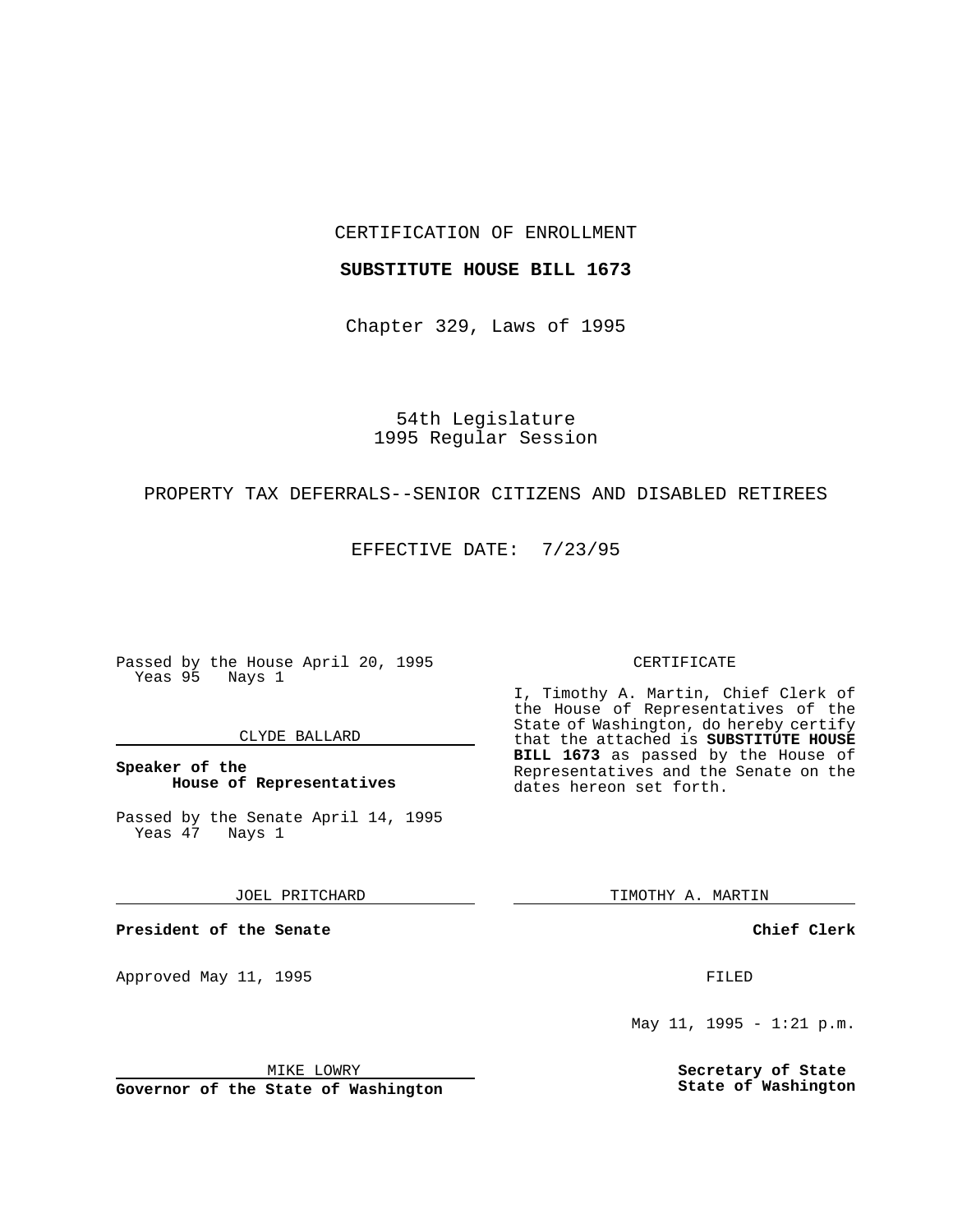# **SUBSTITUTE HOUSE BILL 1673** \_\_\_\_\_\_\_\_\_\_\_\_\_\_\_\_\_\_\_\_\_\_\_\_\_\_\_\_\_\_\_\_\_\_\_\_\_\_\_\_\_\_\_\_\_\_\_

\_\_\_\_\_\_\_\_\_\_\_\_\_\_\_\_\_\_\_\_\_\_\_\_\_\_\_\_\_\_\_\_\_\_\_\_\_\_\_\_\_\_\_\_\_\_\_

# AS AMENDED BY THE SENATE

Passed Legislature - 1995 Regular Session

#### **State of Washington 54th Legislature 1995 Regular Session**

**By** House Committee on Finance (originally sponsored by Representatives Dickerson, Mason, Morris, Chappell, Wolfe, Kessler, Hatfield, Conway, Benton, Kremen, Cody and Mastin)

Read first time 03/06/95.

1 AN ACT Relating to property tax deferrals for senior citizens and 2 persons retired by reason of physical disability; and amending RCW 3 84.38.020 and 84.38.030.

4 BE IT ENACTED BY THE LEGISLATURE OF THE STATE OF WASHINGTON:

5 **Sec. 1.** RCW 84.38.020 and 1991 c 213 s 1 are each amended to read 6 as follows:

7 Unless a different meaning is plainly required by the context, the 8 following words and phrases as hereinafter used in this chapter shall 9 have the following meanings:

 (1) "Claimant" means a person who either elects or is required 11 under RCW  $((84.64.030 \text{ or}))$   $(84.64.050 \text{ to defer payment of the special})$  assessments and/or real property taxes accrued on the claimant's residence by filing a declaration to defer as provided by this chapter. When two or more individuals of a household file or seek to file a declaration to defer, they may determine between them as to who the claimant shall be.

17 (2) "Department" means the state department of revenue.

18 (3) "Equity value" means the amount by which the fair market value 19 of a residence as determined from the records of the county assessor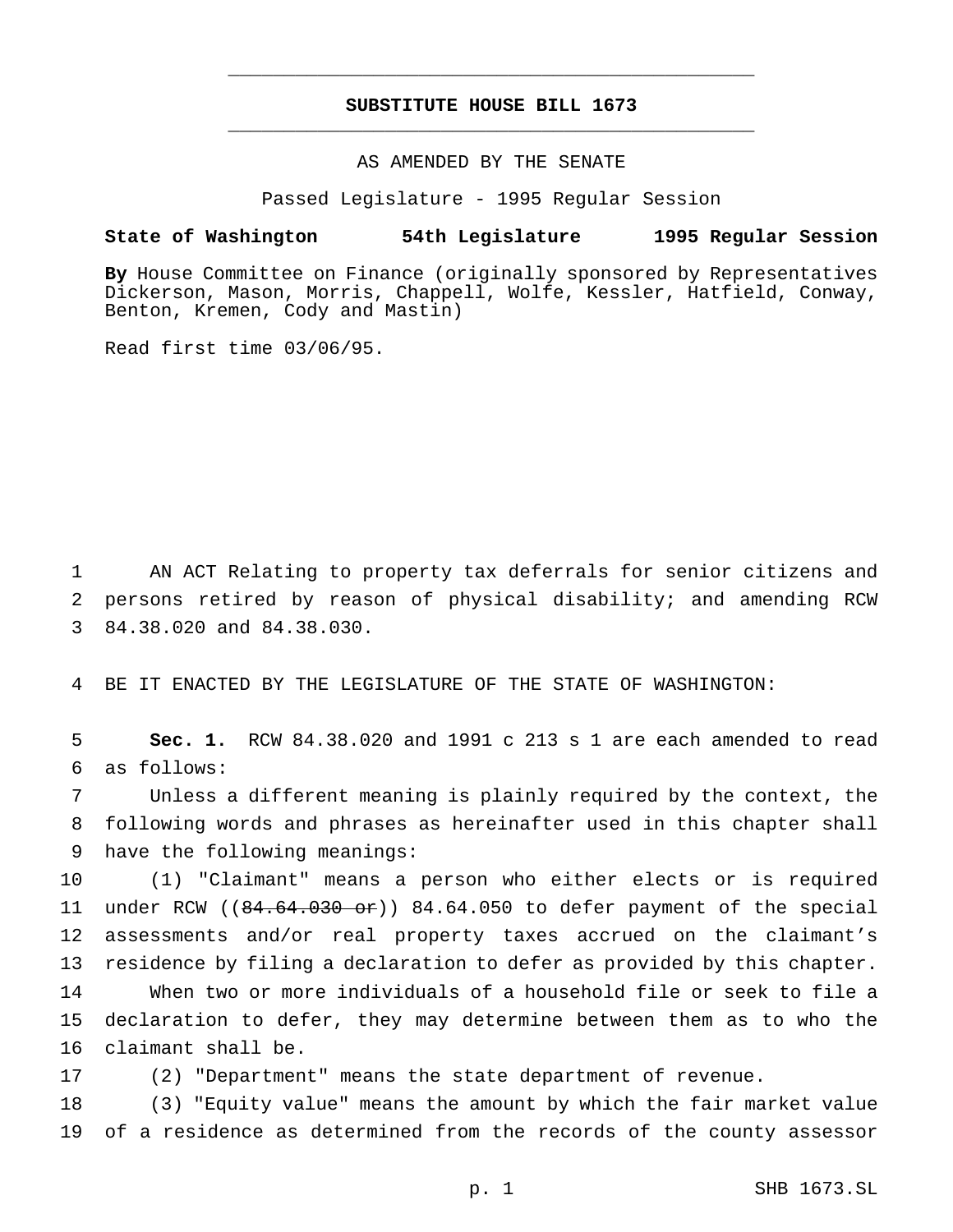exceeds the total amount of any liens or other obligations against the property.

 (4) "Real property taxes" means ad valorem property taxes levied on 4 a residence in this state in the preceding calendar year.

 (5) "Residence" has the meaning given in RCW 84.36.383, except that a residence includes any additional property up to a total of five acres that comprises the residential parcel if this larger parcel size 8 is required under land use regulations.

 (6) "Special assessment" means the charge or obligation imposed by a city, town, county, or other municipal corporation upon property specially benefited by a local improvement, including assessments under chapters 35.44, 36.88, 36.94, 53.08, 54.16, 56.20, 57.16, 86.09, and 87.03 RCW and any other relevant chapter.

14 (((5) "Real property taxes" means ad valorem property taxes levied 15 on a residence in this state in the preceding calendar year.))

 **Sec. 2.** RCW 84.38.030 and 1991 c 213 s 2 are each amended to read as follows:

 A claimant may defer payment of special assessments and/or real property taxes on up to eighty percent of the amount of the claimant's equity value in the claimant's residence if the following conditions are met:

 (1) The claimant must meet all requirements for an exemption for 23 the residence under RCW 84.36.381, other than the age and income limits 24 under RCW 84.36.381 and the parcel size limit under RCW 84.36.383.

25 (2) The claimant must be sixty years of age or older on December 31st of the year in which the deferral claim is filed, or must have been, at the time of filing, retired from regular gainful employment by 28 reason of physical disability: PROVIDED, That any surviving spouse of 29 a person who was receiving a deferral at the time of the person's death shall qualify if the surviving spouse is fifty-seven years of age or 31 older and otherwise meets the requirements of this section.

32 (3) The claimant must have a combined disposable income, as defined 33 in RCW 84.36.383, of ((thirty)) thirty-four thousand dollars or less.  $((+3))$   $(4)$  The claimant must have owned, at the time of filing, the residence on which the special assessment and/or real property taxes have been imposed. For purposes of this subsection, a residence owned by a marital community or owned by cotenants shall be deemed to be owned by each spouse or cotenant. A claimant who has only a share